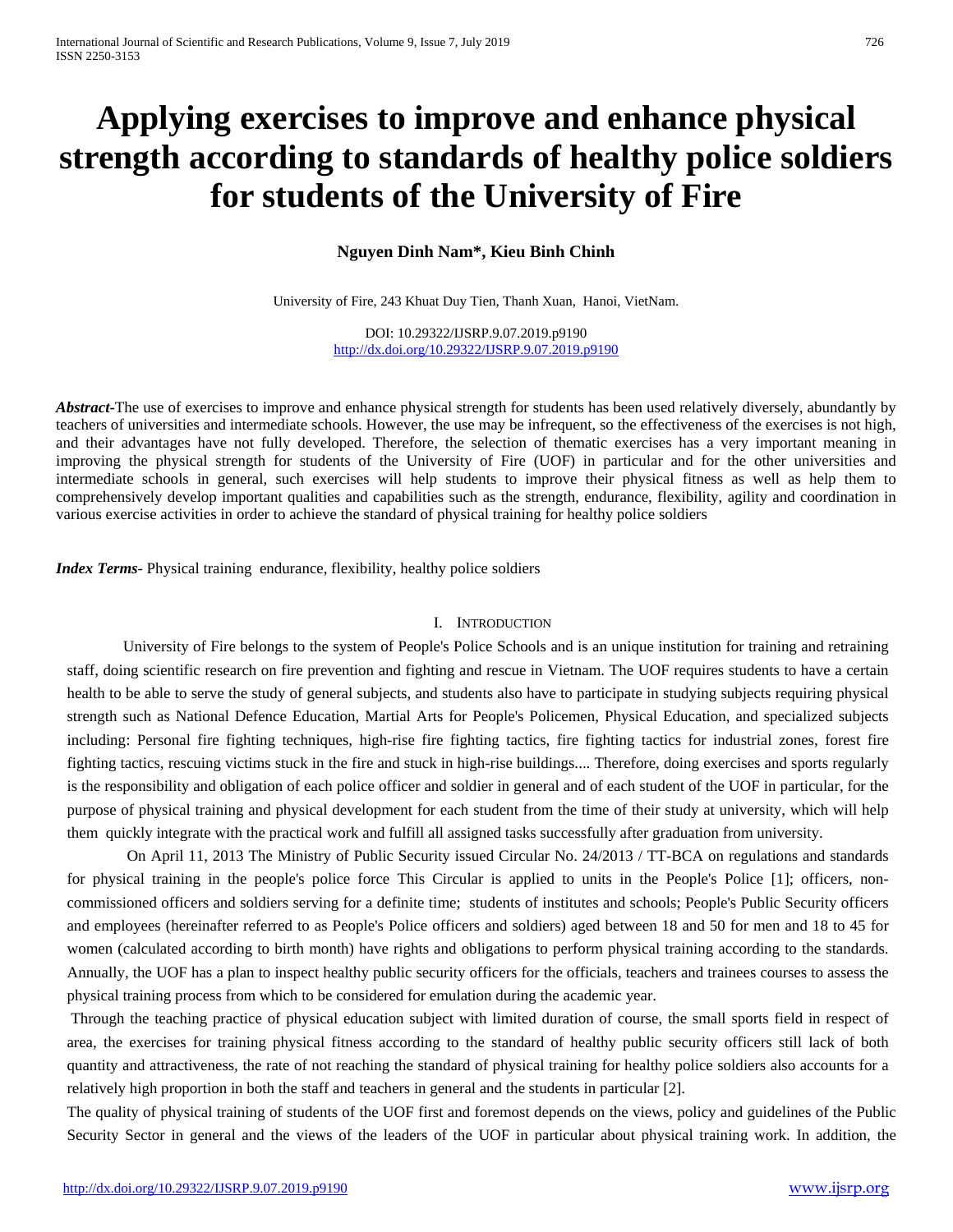guarantee factors such as cadre work, facilities, sports and physical education organization and management,... are important factors that greatly affect the quality of students' physical training in the University of Fire. Besides, the effectiveness of physical training activity also depends on the effectiveness of studying the regular physical training hours and extracurricular training. In other words, it is decided by the quality of physical education in the university, where the process of teaching sports and physical education plays a key role.

The assessment of the sport and exercise activities and physical training of the UOF in the recent years shows that: Since the beginning of the academic year, the UOF has issued a resolution on special subject in the aspect of leadership to build the movement of doing exercises and sports and physical training with an aim of improving physical fitness for cadres, teachers and students in the university. Thereby, the specific implementation of the resolution of the UOF's Party Committee, coordinating with the specific characteristics and conditions of their unit is carried out to organize exercises and sports activities and physical training movements with high results and attract many officials, teachers and students to participate. Since then, cadres, teachers, students can be clearly aware of the importance of physical training which is necessary and needs to be thoroughly grasped by each individual in their units.

However, in reality, there are still many outstanding issues that do not meet the renovation requirements such as the awareness of some management staff, leaders, teachers and students is still insufficient, and sometimes it has deviant expression, disregarding the position, role, effects of physical education and physical training subject. The movement is sometimes up and down, and has not formed a extensive dynamic and regular movement which has a practical effect in the study and daily life.

Therefore, in order for the sports and physical training in the university to be better and more deeply developed, besides the interest of the Party organizations and the authorities at all levels, there should be close and regular coordination across departments, faculties, departments, unions and especially it is necessary to raise awareness about sport activities and physical training for students.

#### II. REAL SITUATION

The University of Fire is an education institution under the Ministry of Public Security, so 100% of students are staying in the dormitories within the university campus [3]. Besides, the UOF also has a team of teachers working as form teachers (the form teachers belong to the student management department) are always available with students to supervise and manage all activities of students after the regular main lessons in the class. It can be said that the team of form teachers is the team that sticks close on students most (eating, playing, staying with students) in sports exercise and extracurricular activities. In the UOF, each student of each class must register the contents of the exercises sports, physical training and extracurricular activities with the form teacher, and the form teacher must be responsible for all aspects of the class he or she is in charge of management and reporting to the upper level leaders. Yearly, there is a review of emulation votes among excellent form teachers; excellent classes and there are accompanied authentic rewards, so it is a great motivation for the form teachers to be closer to the class and the class collective also strives its best to achieve the highest honours [4-6].

The subject of Physical Education has 10 units including 1 theoretical unit, 09 practicing units which are taught within 135 period lessons in the first and the second semesters of the first academic year. Of the units, the athletics subjects are taught in the first semester, the subjects of football, swimming are taught in the second semester.

- In terms of knowledge: the subject of PE provides learners with understanding of: Views of the Party and the State on sports and exercises, the meaning and the effect of sports, exercise and physical training on the body, how to handle injuries in practice, keep hygiene in practice, and grasp the principles of performing techniques of short distance running, hurdle, medium distance running, long jump, high jumps, single beams, swimming and the sports of soccer and volleyball. Knowing the methods of organizing sports competition...

- In term of skills: After completing the course, the learners will be able to perform athletics contents such as short distance running, hurdle running, medium distance running, long jumps, high jumps, single beams, swimming and the sports of soccer, volleyball Meet the standard of training healthy police soldiers of the Ministry of Public Security and the standards of physical fitness of the Ministry of Education and Training.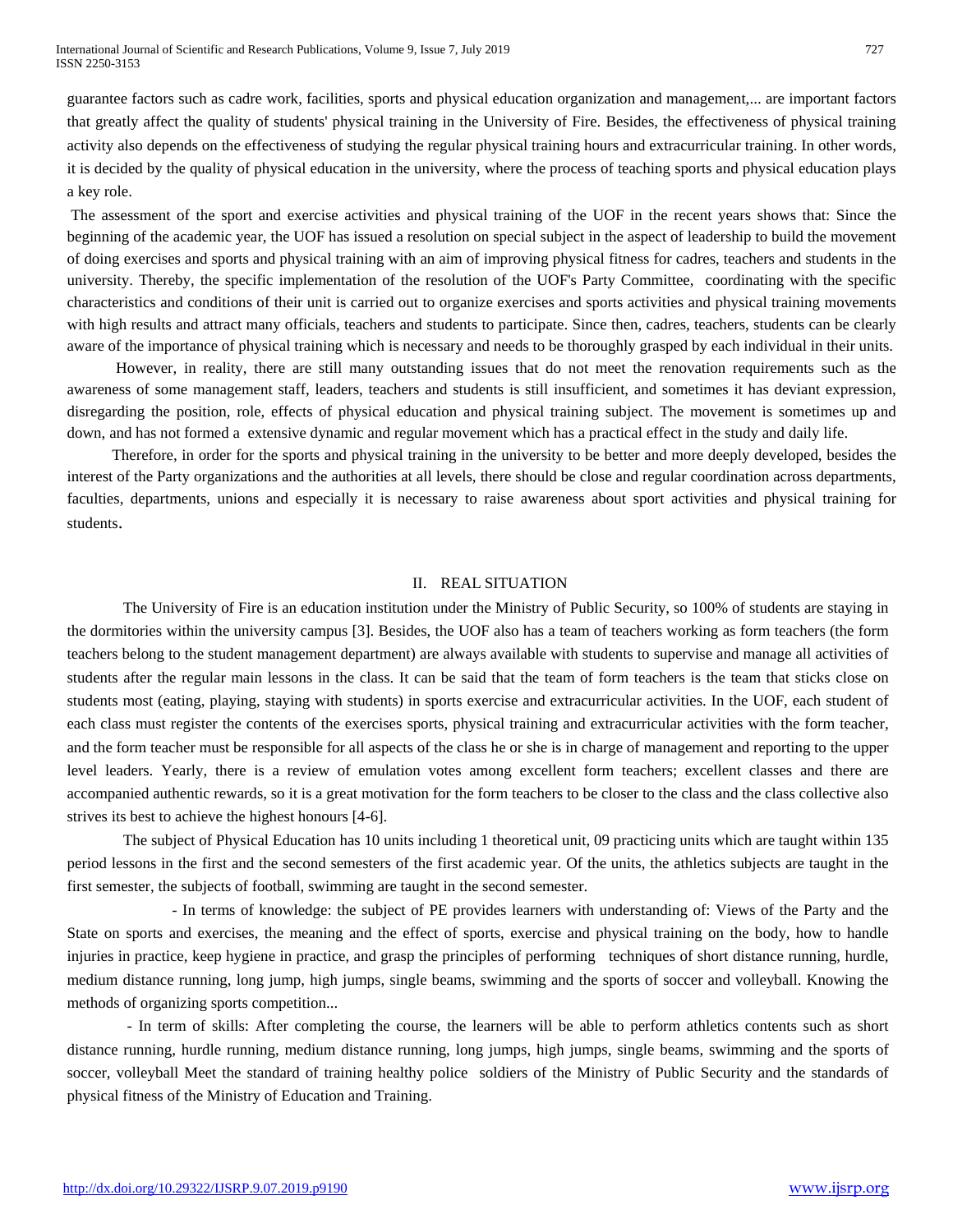|  |  | Table 1. Content of techniques required to study physical education program |  |  |  |  |  |  |  |  |
|--|--|-----------------------------------------------------------------------------|--|--|--|--|--|--|--|--|
|--|--|-----------------------------------------------------------------------------|--|--|--|--|--|--|--|--|

| Unit                          | <b>Content</b>                                   | <b>Total</b>     | <b>Theory</b>  | <b>Practice</b> | <b>Checking</b> |  |
|-------------------------------|--------------------------------------------------|------------------|----------------|-----------------|-----------------|--|
| Part I                        |                                                  | 75               | 11             | 56              | 8               |  |
| Unit 1                        | General theory of sports and physical<br>fitness |                  | $\mathfrak s$  |                 |                 |  |
| Unit 2                        | Techniques of short distance running             | $\boldsymbol{0}$ | $\mathbf{1}$   | $\,8\,$         | $\mathbf{1}$    |  |
| Unit 3                        | Techniques of hurdle running                     | $\boldsymbol{0}$ | $\mathbf{1}$   | $\,8\,$         | $\mathbf{1}$    |  |
| Unit 4                        | Technique of single bar                          | $\boldsymbol{0}$ | $\mathbf{1}$   | 8               | $\mathbf{1}$    |  |
| Unit 5                        | Techniques of long jump                          | $\boldsymbol{0}$ | $\mathbf{1}$   | 8               | $\mathbf{1}$    |  |
| Unit 6                        | Technique of high jump                           | $\boldsymbol{0}$ | $\mathbf{1}$   | 8               | $\mathbf{1}$    |  |
| Unit 7                        | Techniques<br>of medium distance<br>running      | 5                | $\mathbf{1}$   | 14              | $\mathbf{1}$    |  |
| Mid-term test                 |                                                  |                  |                |                 | $\overline{5}$  |  |
|                               | Part II                                          | $\boldsymbol{0}$ | $\overline{4}$ | 49              | $\overline{7}$  |  |
| Unit 8                        | Football                                         |                  | $\overline{2}$ | 12              | $\mathbf{1}$    |  |
| Unit 9                        | Volleyball                                       | 5                |                |                 |                 |  |
| Unit 10                       | Swimming techniques                              | $\boldsymbol{0}$ | $\overline{2}$ | 37              | $\mathbf{1}$    |  |
| Final examination of module 2 |                                                  |                  |                |                 | 5               |  |
|                               | <b>Sum</b>                                       | 135              | 15             | 105             | 15              |  |

On April 11, 2013, the Ministry of Public Security issued Circular No. 24/2013 / TT-BCA on regulations and standards for physical training in the People's Police force, including the four following criteria:

100-metre distance running (15 sec)

1500-metre distance running (6 min 30 sec)

Long jump (or jump away) (2,45m )

Hand shrinking/ bending with single bar (16 times)

The test subject is 72 first-year students (D34 course) who are studying the first part of the subject of Physical Education at the University of Fire Fighting and Prevention. Test results are presented on Fig 1.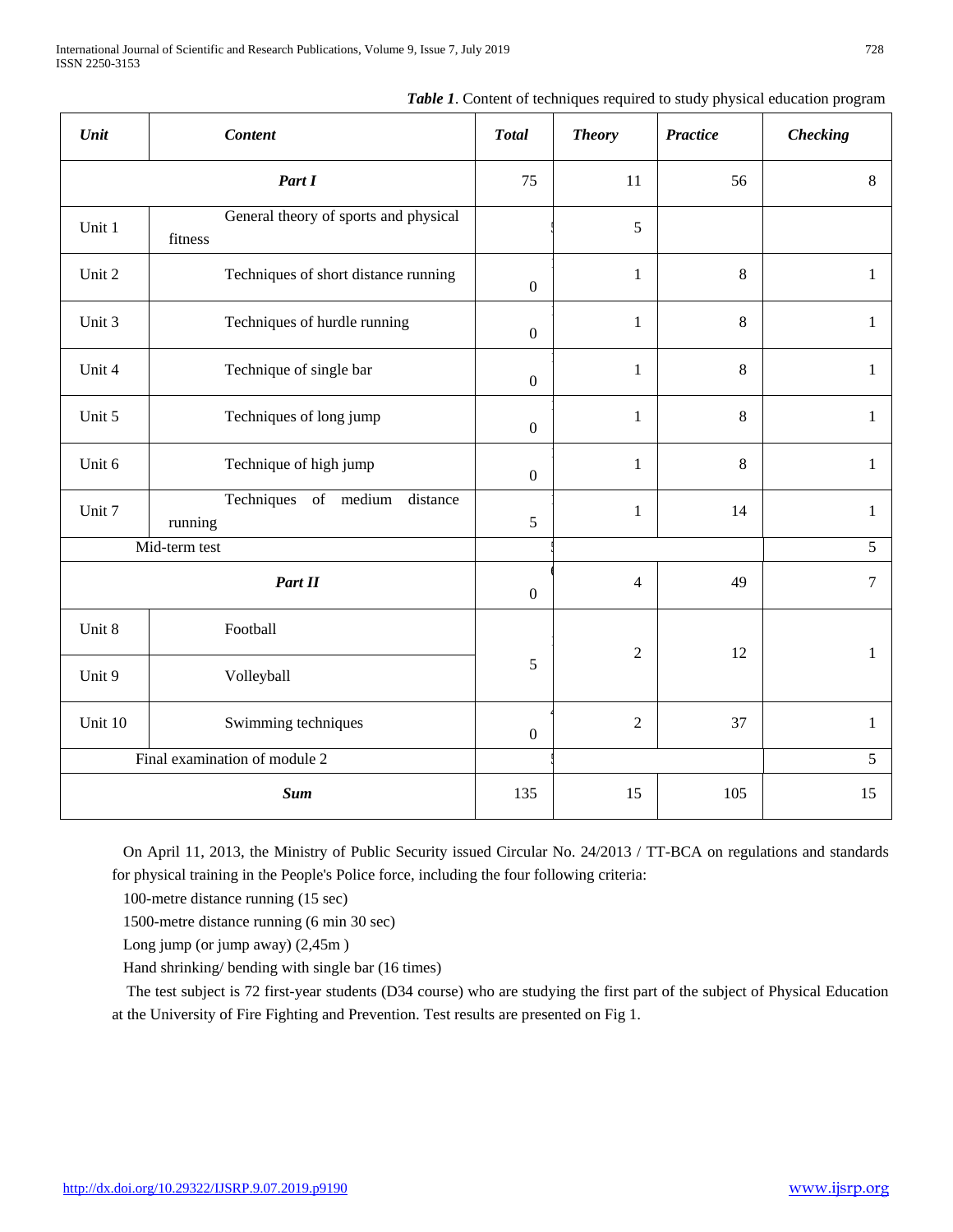

Figure 1. Results of physical fitness test of boy students of D34 course according to the standards of healthy police soldiers.

The test results show: For the first year boy students, among 72 students there are only 50 satisfactory students in 100 metre distance running, 45 satisfactory students in 1500-metre distance running; 30 satisfactory students in hand shrinking/ bending with single bar; and 33 satisfactory students in jumping away. Thus, it can be seen that in the first year, the number of boy students who did not meet the checking criteria for healthy police soldiers is relatively high. In all 4 contents, there have been a number of unsatisfactory students accounted for from 30.6% to 58.4%.

# III. SOLUTIONS TO IMPROVE PHYSYCAL FITNESS

Physical education for students of the UOF is relatively good, but there are still shortcomings that may be due to objective reasons such as new enrolment in the subjects and limited sports fields, and unclear awareness of physical training, so the results of physical training in accordance with the standards of healthy police soldiers are not high, and there are still a quite large number of unsatisfactory students when taking the fitness test according to the required standards. Therefore, the research and selection of exercises to improve physical fitness for students following the standards of training healthy police soldiers are extremely necessary.

**Exercise 1**: *30-metre distance running with high starting (s)*



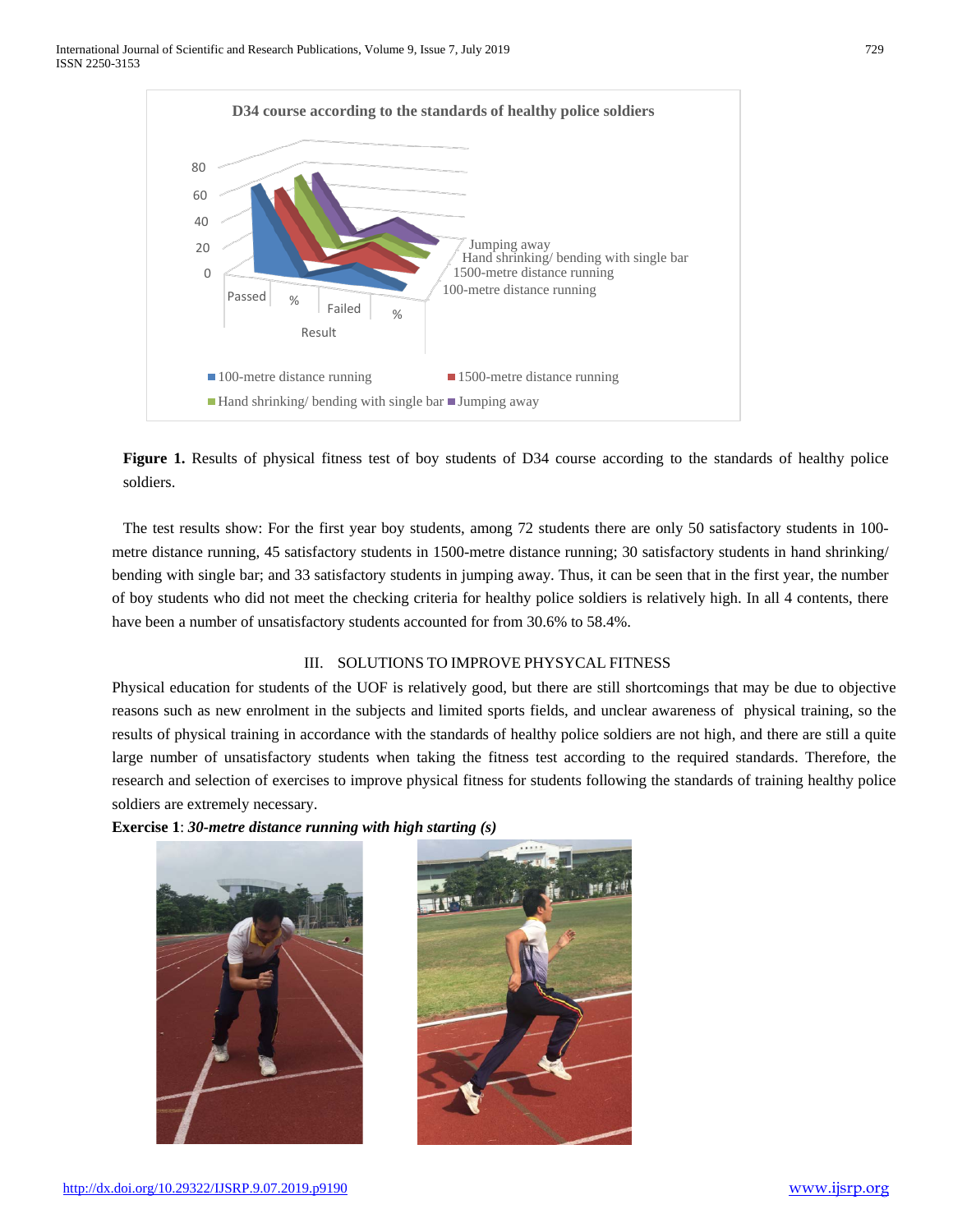Purpose: to develop agility

How to do it: Running on the running track with starting and finishing lines Volume: Running 3-5 times x 30m with maximum intensity, break time of 1-2 minutes. Requirements: quick reaction, fast frequency, using the following pedal force.

 **Exercise 2**: *100-metre distance running with high starting(s)*



# Purpose: to develop agility

How to do it: Running on the running track with starting and finishing lines Volume: 2-3 times. Maximum intensity, 2-3 minute break time Requirements: Focussing attention with maximum effort



 **Exercise 3:** *Continuous jumping up and down on a 30-40cm high platform*

Purpose: to develop the strength of the legs

How to do: choose a wooden platform, a bench or cement platform on the sport training ground with a height of about 30-40cm. Stand in a horizontal line and jump up to and down from the platform continuously.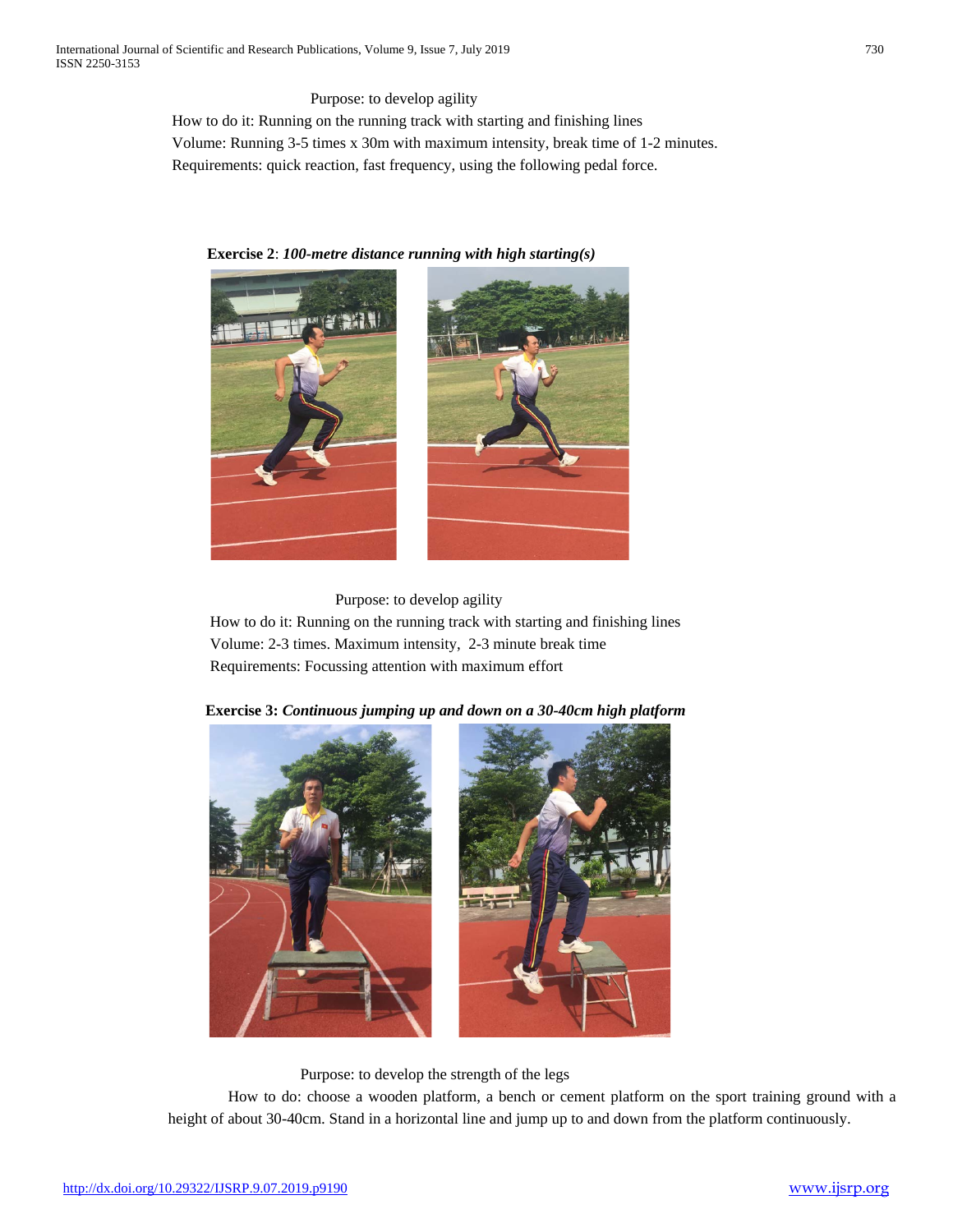Requirements: Jump up to the platform, after standing straight up, jump up to the platform and then drop down from the platform to the original position, such action is continuously performed. Perform 4-5 times x 20 '' with break time of 30".





How to do it: In preparing posture, 2 people sit linking one's legs with another person's legs , bending knees to create a 60 degree angle, put 2 hands on the nape, leaning backward in a lying position, quickly bend body and then sit up coming back to the original posture.

Requirement: Perform maximum bending and stretching amplitude, head is not allowed to touch the ground. Perform in 3 groups, from 20-30 times/ group, 1-minute break time.

### **Exercise 5**: *Lie on stomach, lean hands and push body upwards.*

Purpose: to develop the moving strengths of the muscle groups when bending and stretching arms.

Requirement: For each time of performance, you have to bend and stretch your arms with maximum the amplitude Perform 3 teams, from 10-15 times / team, rest between 2 minutes.



**Exercise 6**: *800-metre distance running*

Purpose: to develop common endurance

How to do it: Gather on the starting line, when command is given out, run around the yard or run on the running track with a distance of 800 metres.

Requirements: Run at a stable speed, take deep breath. The running intensity is about 80-85% of strength power.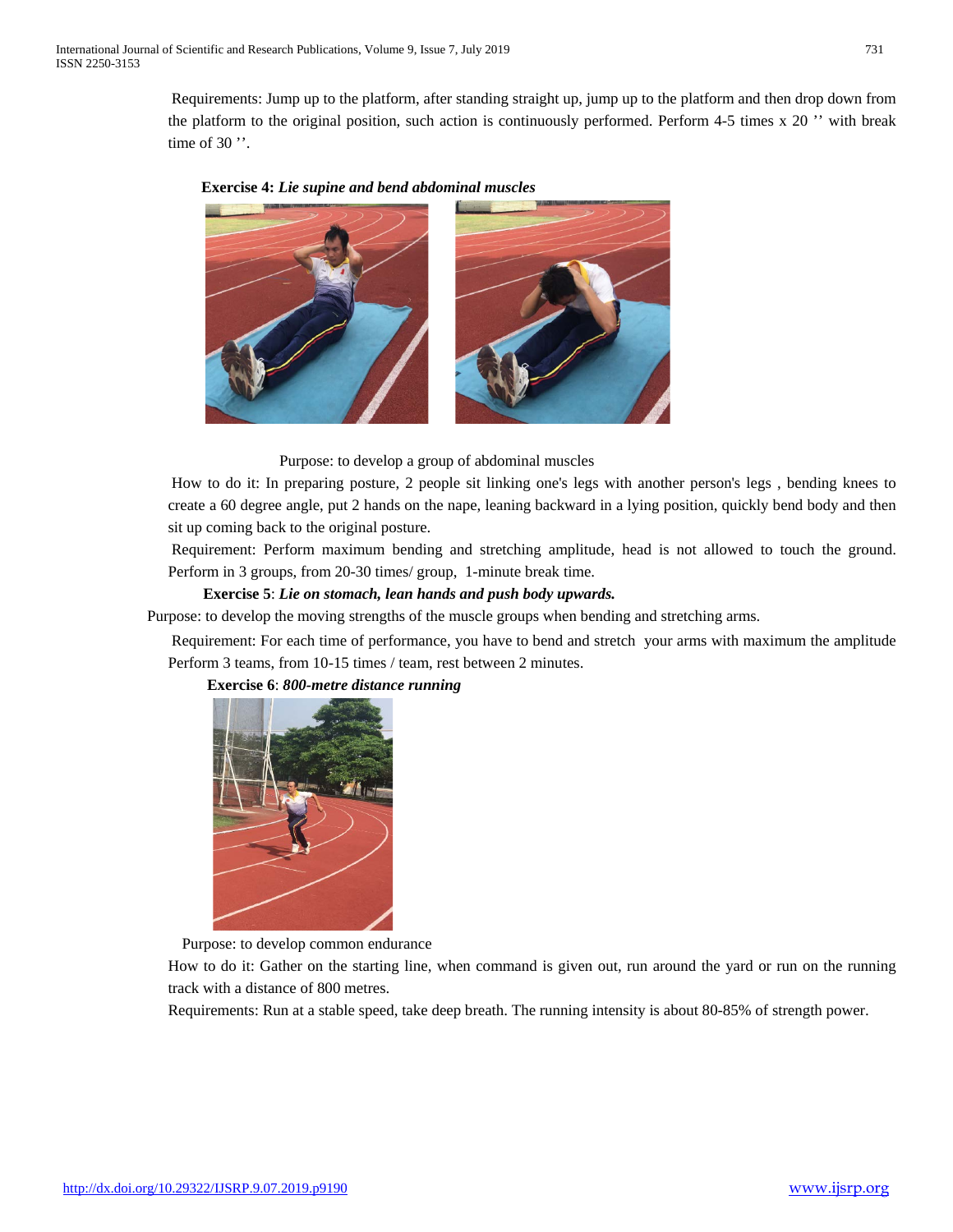### *Exercise 7: Lying on stomach and bending the back muscles*



Purpose: to develop the strength of the back muscles group

How to do it: In the preparing posture, performing person has to lie on his stomach stretching body straight, while the helper sits on the heel of the performing person. The performing person put his hands on the nape and then lift up the upper body from the ground with all power and then lower it.

Requirements: Perform movements up and down with maximum amplitude from 20-30 times/ group. Perform in 3 groups, 1- minute break time.

### *Exercise 8: Jumping rope*



Purpose: Develop the endurance of speed and ability to coordinate movements.

How to do it: stand in a horizontal line 2 metre apart, in the preparing posture, two hand hold the rope and then jump at the same time turn round the wrist swinging the rope from the back up to the top and down to the front, and two legs jump over and take the rope through the beneath of the foot.

Requirements: Perform smooth coordination between hands and feet Perform in 3 groups, each team performs for 2 minutes, 1- minute break time.

#### *Exercise 9: Jumping up like a toad*

Purpose: to develop the strength of leg muscles group.

How to do: In the preparing posture , squat on 2 legs, put 2 hands behind the nape when a signal is given out, immediately push up body ahead (distance from 25-30m).

Requirements: perform continuously, bounce legs straight ahead with maximum power. Perform in 2 groups, 1-minute break time.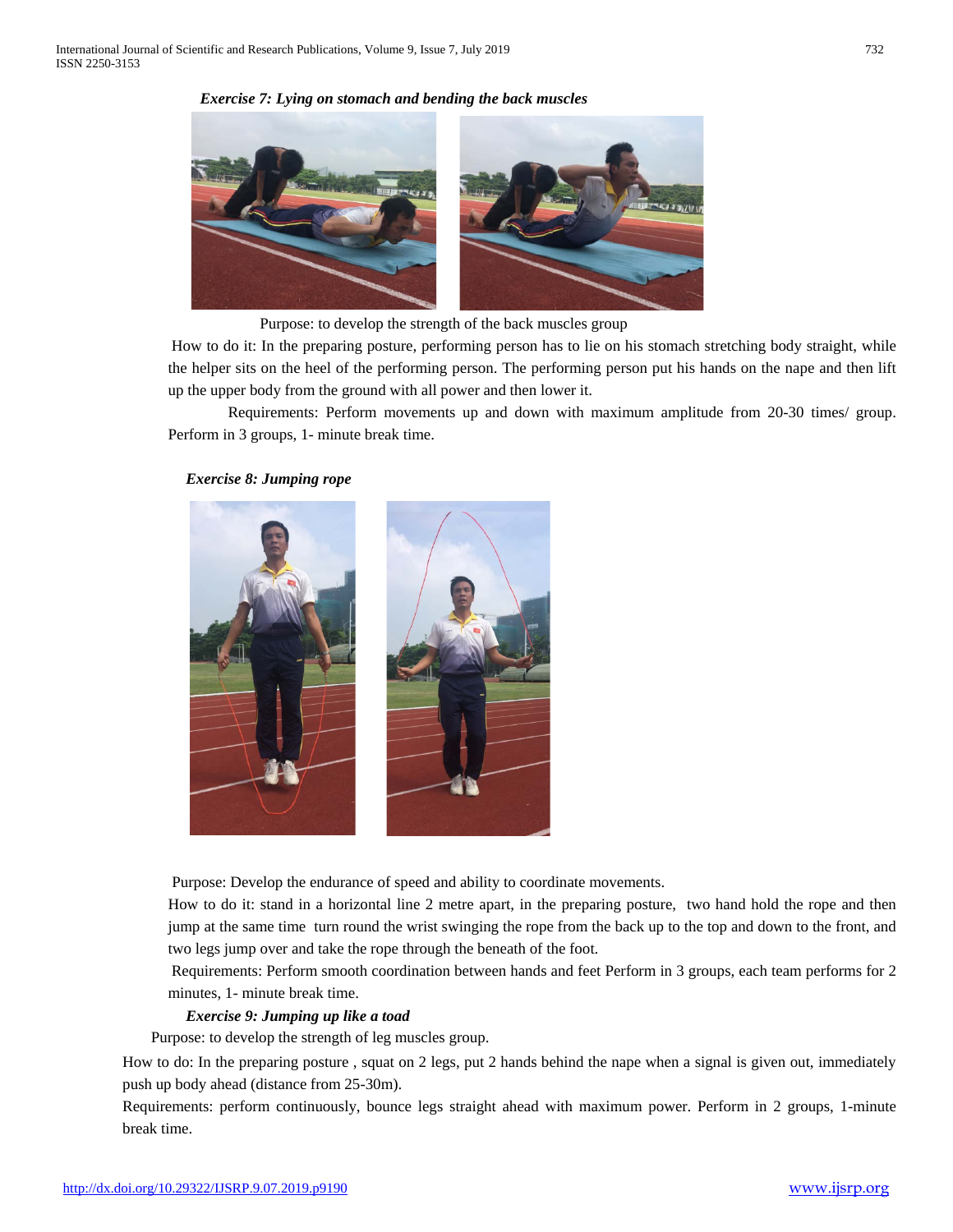# *Exercise 10: Jumping up and away from the spot (m)*



Purpose: to develop strength of the leg muscles group .

How to do it: Person who is tested stand naturally on 2 legs, 2 tips of feet are set close to the edge of the jump line, 2 hands are raised high, lower the centre of gravity, fold the elbow joint, bend the body, the upper body rushes slightly ahead, head bends slightly , 2 hands are lowered to the back, use the whole power to coordinate the entire body to press strongly the tips of the toes into the ground, and then jump out with 2 arms swinging forward when jumping away and when landing two feet perform simultaneously. The measured results are calculated by the length from the feet stamping line to the last touch point of the heel, the length of the jump is measured in centimetre, taken every single centimetre.

Requirements: perform with the best effort, properly and subject to the rules, 3-5 times x 3 groups. Break time is around 60-  $90$   $"$ .

After 3 months of experiment, by applying research and selection exercises, the training of the students has brought much higher efficiency than before the specific experiment. Test results are presented on Fig 2.



**Figure 2.** Results of physical fitness test of boy students of D34 course according to the standards of healthy police soldiers after 3 month.